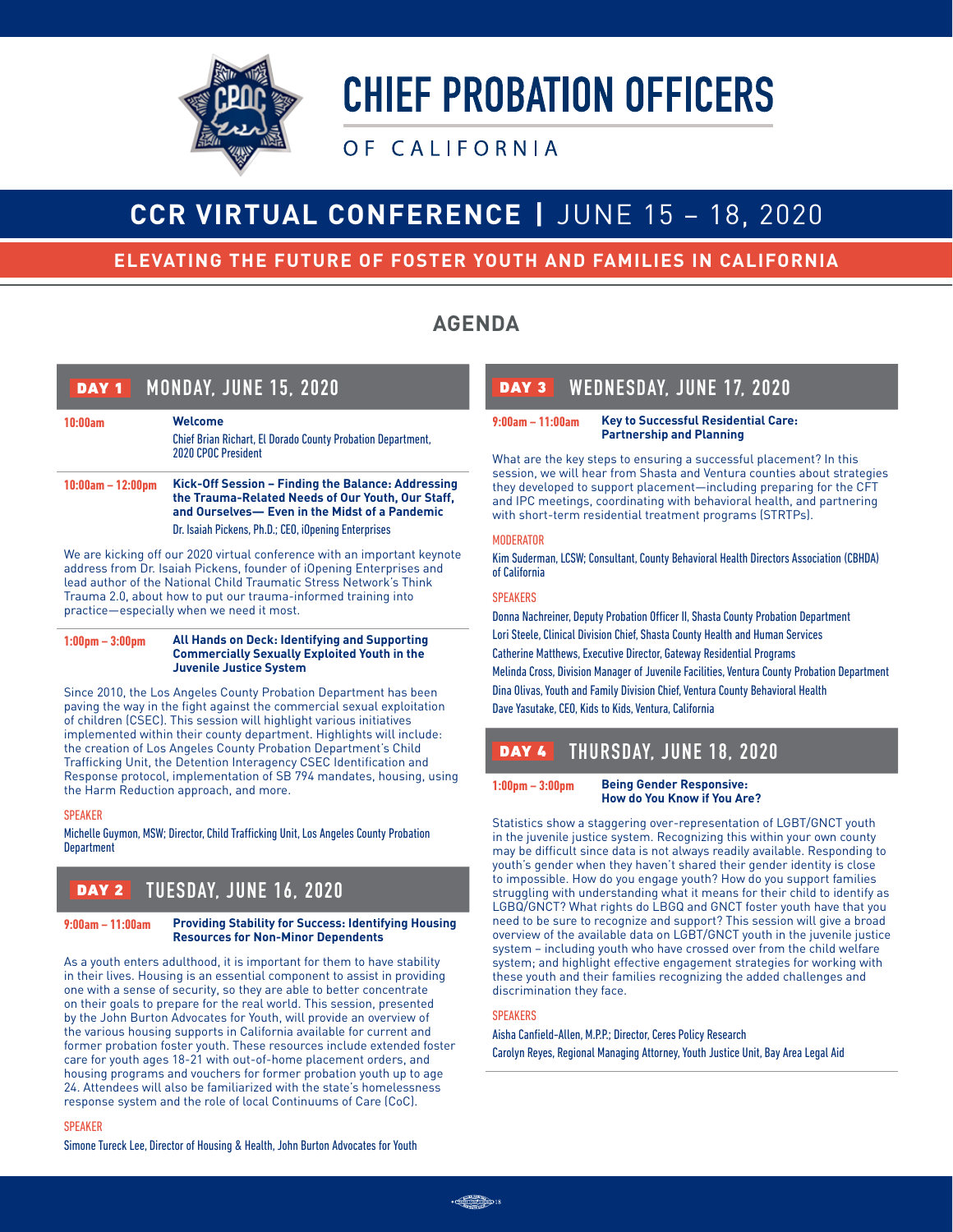

OF CALIFORNIA

# **CCR VIRTUAL CONFERENCE |** JUNE 15 – 18, 2020

## **ELEVATING THE FUTURE OF FOSTER YOUTH AND FAMILIES IN CALIFORNIA**

# **SPEAKERS' BIOGRAPHIES**

### **AISHA CANFIELD-ALLEN, M.P.P.**

Director, Ceres Policy Research

Aisha Canfield-Allen is currently the Director at Ceres Policy Research. For almost a decade, she's conducted research on the disproportionate detention of LGBT/GNCT youth of color and their pathways into the justice system. Aisha seeks to make her research accessible and useful to the youth, their families, communities and to practitioners working directly with them. In addition to her research, she serves as an evaluation partner to community-based organizations serving as healing centered alternatives to traditional system responses for youth of color.

#### **MELINDA CROSS**

Division Manager of Juvenile Facilities, Ventura County Probation **Department** 

Melinda Cross has been working in the field of probation for nearly 30 years, during which time she has worked a number of assignments, including field and institutions, specializing primarily on domestic violence and sex offender supervision. The last four years, she has been focused on implementing CCR, where they have seen the number of youth in care drop dramatically to only 12 youth.

#### **MICHELLE GUYMON, MSW**

Director, Child Trafficking Unit, Los Angeles County Probation **Department** 

Michelle Guymon, MSW is currently the Director of the Child Trafficking Unit with Los Angeles County Probation Department. Ms. Guymon is a frequent presenter and trainer regarding child abuse issues, strategies for working with youth in the Probation system, and over the past eight years has been presenting on the commercial sexual exploitation of children (CSEC). Ms. Guymon is currently the lead on the Los Angeles County CSEC Integrated Leadership Team working with various county/community agencies to create a multi-system response model for CSEC in Los Angeles County. She is an advocate for youth and is, and always has been very passionate about her work within the Probation Department.

#### **SIMONE TURECK LEE**

Director of Housing & Health, John Burton Advocates for Youth

Simone Tureck Lee is a Bay Area native with a Master's Degree in Social Welfare in the Management and Planning Concentration from UC Berkeley. Simone spent a decade doing direct practice in the foster care, mental health and youth development fields before transitioning into advocacy and systems-improvement work. Simone worked for John Burton Advocates for Youth from 2009 to 2014, where she supported AB 12/Extended Foster Care implementation, the Homeless Youth Capacity Building Project and the THP-Plus Statewide Implementation Project. Simone was the Executive Director of the Alameda County Foster Youth Alliance from 2014 to 2016, before returning to John Burton Advocates for Youth where she currently serves as the Director of Housing and Health.

#### **CATHERINE MATTHEWS**

Executive Director, Gateway Residential Programs

Catherine Matthews is the Executive Director of Gateway Residential Programs, a STRTP in Sacramento that provides treatment to 12- 18 year old males who have been adjudicated of a sexual offense. She was born in Hawaii, attended Harvard University for her undergraduate degree and got her Masters in Social Work from UCLA. She has been working at Gateway for eleven years initially as a therapist then as Clinical Director and now as Executive Director.

#### **DONNA NACHREINER**

#### Deputy Probation Officer II, Shasta County Probation Department

Donna Nachreiner began her career with Shasta County Probation Department in 1996, working in the juvenile hall and in a youth camp operated by Shasta County. She has spent the majority of her career, as a probation officer, working with youth and their families. For the past five years, she has worked as a placement officer and foster family recruiter. She has been involved with CCR implementation from the beginning.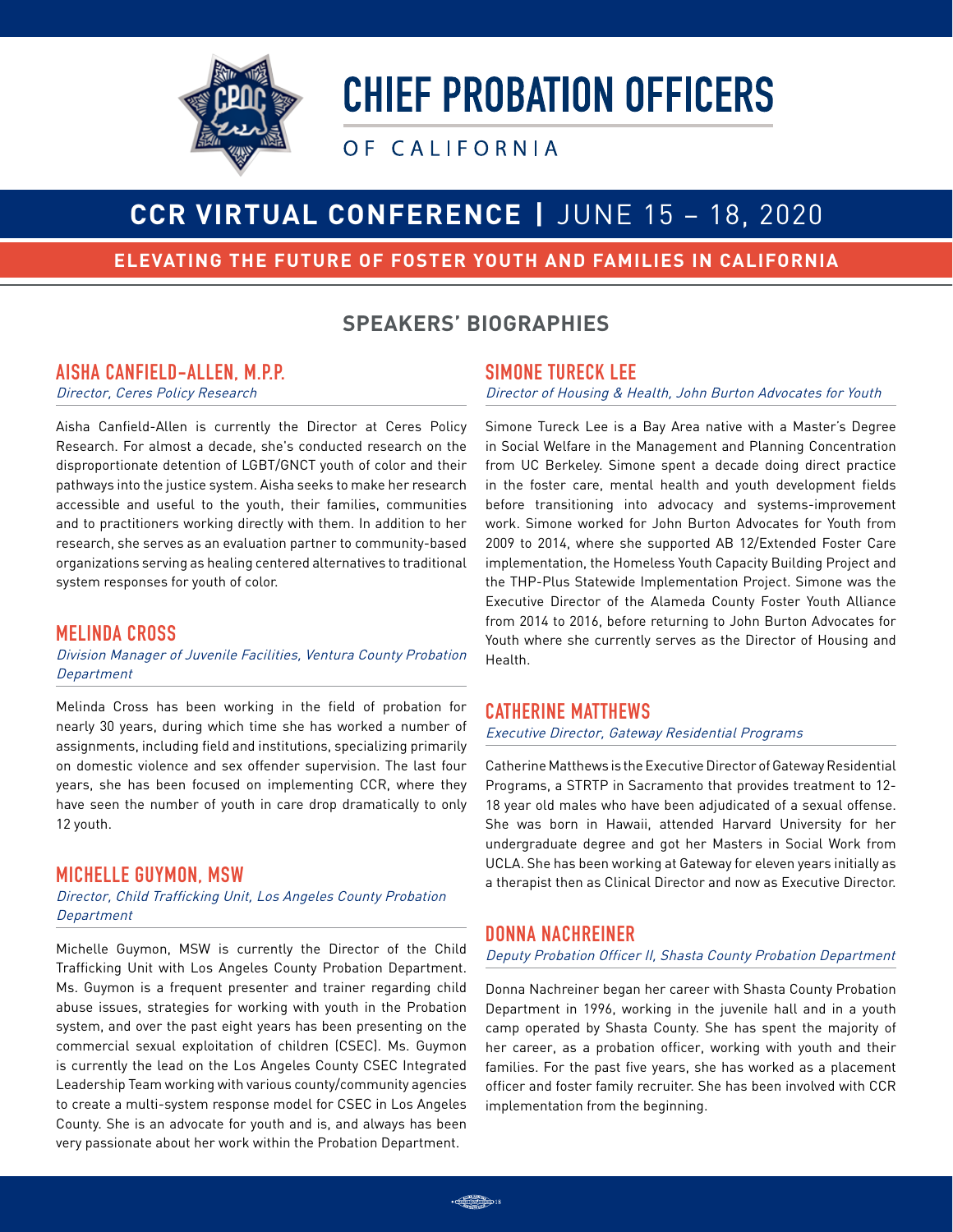

OF CALIFORNIA

# **CCR VIRTUAL CONFERENCE |** JUNE 15 – 18, 2020

## **ELEVATING THE FUTURE OF FOSTER YOUTH AND FAMILIES IN CALIFORNIA**

# **SPEAKERS' BIOGRAPHIES** CONTINUED

#### **DINA OLIVAS**

Youth and Family Division Chief, Ventura County Behavioral **Health** 

Dina Olivas is a LCSW and was raised in downtown Los Angeles where she started her social work career over 34 years ago. As a bicultural community-based professional, she remains committed to creating appropriate and accessible services and programming reaching vulnerable children and youth experiencing complex trauma. Her work experience ranges from public and private hospitals, universities, and county mental health. She has worked for Ventura County Behavioral Health for the last 18 years and currently holds the position of Youth & Family Division Chief.

## **DR. ISAIAH PICKENS, PH.D.**

#### CEO, iOpening Enterprises

Dr. Isaiah Pickens is a licensed clinical psychologist and writer who believes the best version of each of us lies in our pursuit of healthiness, not happiness. Using science and entertainment, Dr. Pickens helps people build lives full of meaning and promote their healthiest selves. The difference between pursuing health versus happiness is understanding that there is beauty and potential growth in both the triumphs and failures of life. Regardless of the situation, the important question always is "How can I get better?" Dr. Pickens shares innovative tools to help you become a better and healthier version of yourself.

## **CAROLYN REYES**

#### Regional Managing Attorney, Youth Justice Unit, Bay Area Legal Aid

Carolyn Reyes serves as Regional Managing Attorney of the Youth Justice Unit at Bay Area Legal Aid, with almost three decades working on behalf of marginalized children youth and families. Carolyn leads a team providing civil legal services to youth experiencing homelessness and exploitation and those who are systems-involved. A national expert on issues related to LGBTQ youth in juvenile justice and child welfare systems, Carolyn has also worked with youth as a child welfare worker, children and family therapist, and school counselor.

### **CHIEF BRIAN RICHART**

El Dorado County Probation Department, 2020 CPOC President

Brian Richart was appointed Chief Probation Officer for the California County of El Dorado in 2013. He assumed that role after serving for three years as Chief of Staff in Alameda County, CA and after a thirteen-year career with the Shasta County Probation Department. Chief Richart received a Bachelor of Arts in Political Science in 1995 from the California State University at Chico. He currently serves on the California State SARB Board and was recently appointed by Chief Justice of the State Supreme Court to the Family and Juvenile Law Advisory Committee of the California Judicial Council. Chief Richart is very active in statewide policy issues as a member of the Juvenile Advisory Committee for the Chief Probation Officers of California and is considered a juvenile reform advocate in California.

## **LORI STEELE**

#### Clinical Division Chief, Shasta County Health and Human Services

Lori Steele is the Clinical Division Chief at Shasta County Health and Human Services Agency. She has been in the field of caring for high risk placement youth with mental health concerns for over 30 years. She specializes in developing and working in placement and wraparound teams that support high risk youth.